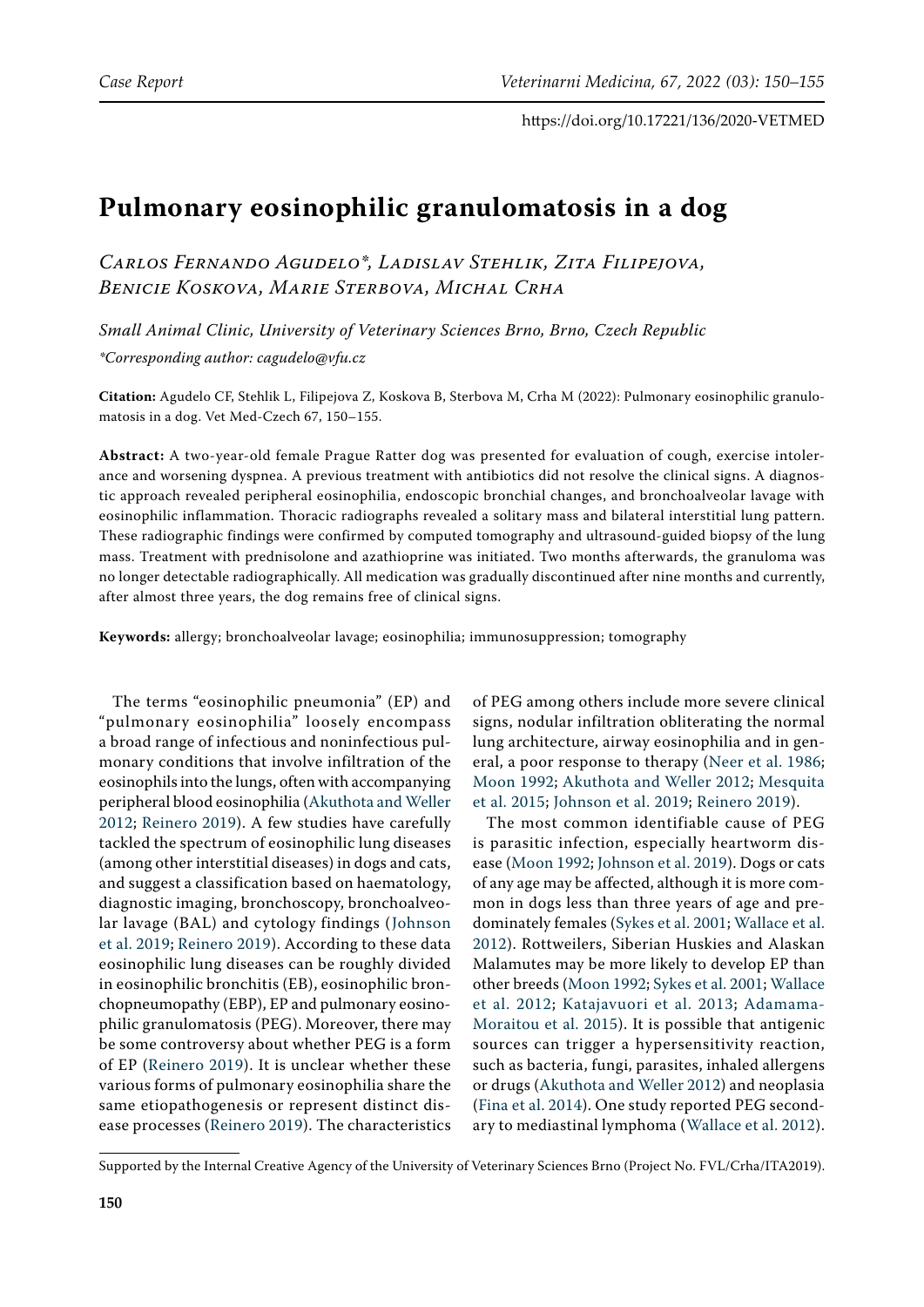The clinical presentation usually involves slowly progressive respiratory signs with a chronic cough, difficulty in breathing, and exercise intolerance. Diffuse bilateral crackles can be auscultated in the lungs on physical exam. Exercise exacerbates the coughing and results in dyspnea ([Waddle](#page-5-9)  [et al. 1992](#page-5-9)). Diagnosis is based on the signalment, history, clinical signs, diagnostic imaging, bronchoscopy, BAL and lung biopsy. Radiographs show one or multiple pulmonary nodules and/or masses of variable location and size ([DeNault 2000](#page-5-10); [Fina](#page-5-8)  [et al. 2014;](#page-5-8) [Reinero 2019\)](#page-5-0). An alveolar pattern and lung consolidation with or without hilar lymphadenopathy may also be found [\(DeNault 2000\)](#page-5-10). Other findings include pleural fissure lines, and in rare cases cranial mediastinal and intratracheal masses [\(Fina et al. 2014](#page-5-8)). Computed tomography (CT) can aid in the diagnosis of PEG. Interestingly, the CT findings for PEG were very similar to those in some cases of EBP, where nodules, diffuse bronchiectasis and bronchial obstruction by fluid or tissue were also found ([Katajavuori et al. 2013](#page-5-7); [Fina et al. 2014\)](#page-5-8).

The final diagnostic test that can be performed is a lung aspiration or lung biopsy that will predominantly show eosinophilic inflammation with or without other inflammatory cells ([Akuthota and](#page-4-0)  [Weller 2012](#page-4-0); [Johnson et al. 2019](#page-5-1); [Reinero 2019](#page-5-0)). It is important to perform heartworm and faecal examination to rule out parasitic lung disease [\(DeNault 2000](#page-5-10)). To the authors' knowledge this patient is among the first cases to describe complete remission from PEG in a dog.

# **Case presentation**

A two-year-old female Prague Ratter dog was presented to the Small Animal Clinic at the Faculty of Veterinary Medicine, University of Veterinary Sciences Brno, Czech Republic for worsening of acute onset of cough, tachypnea, fever and mixed dyspnoea that had lasted one week. The dog was initially unsuccessfully treated in another practice with antibiotics.

Clinically the dog was mentally depressed, the mucous membranes were pink and mild expiratory restrictive dyspnea and tachypnea were present. On auscultation there were increased bronchovesicular sounds on both sides. The temperature was normal. Possible differential diagnoses pointed to several lower respiratory tract diseases of a diverse aetiology including inflammatory, infectious, neoplastic, bleeding, parasitic, degenerative, and immune-mediated diseases (i.e., EBP). An initial database and diagnostic tests to narrow the differential diagnoses included thoracic radiographs, a complete blood count (CBC) and serum chemistry screen.

The thoracic radiographs showed a bilateral interstitial pattern and a well-marginated soft-tissue opacity mass in the cranial right lung lobe [\(Figure 1\)](#page-1-0). The possible causes that were contemplated were granulomatous pneumonia, primary and metastatic pulmonary neoplasia, immune-mediated pulmonary disease, pulmonary thromboembolism, and pulmonary haemorrhage. A lung ultrasound dis-

<span id="page-1-0"></span>

Figure 1. Right laterolateral (A) and ventrodorsal (B) view of the thorax A well circumscribed soft-tissue opacity mass is observed in the right cranial lung lobe (arrows). There is also unstructured interstitial pulmonary pattern in the caudal lung lobes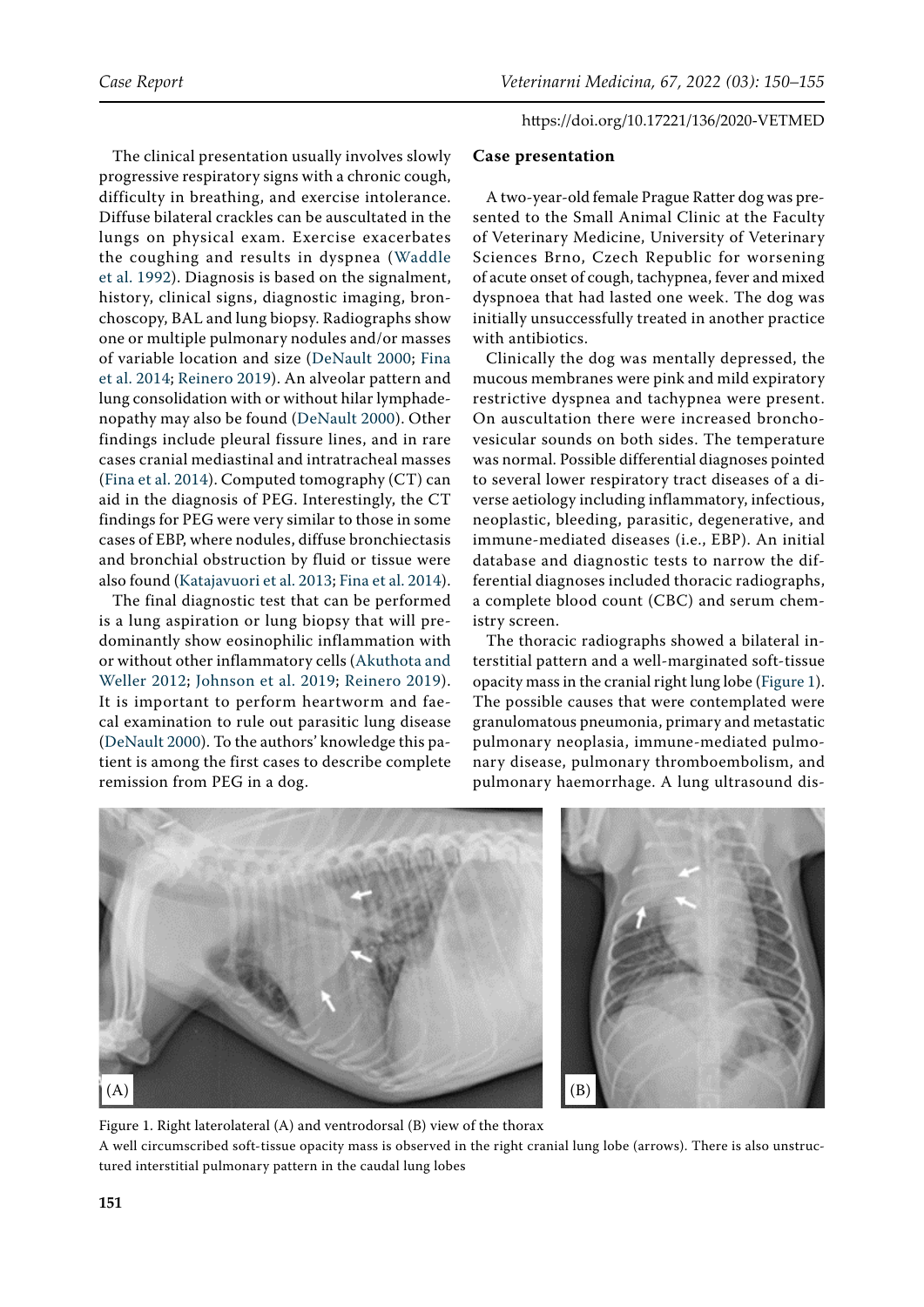<span id="page-2-0"></span>

Figure 2. Ultrasound of the affected right cranial lung lobe (sector transducer, 2–5 MHz)

There is a well-defined hypoechoic mass of  $1.9 \times 2.5$  cm in size

played an approximately 2 cm round hypoechoic mass-like lesion on the right hemithorax at the right cranial lung lobe ([Figure 2\)](#page-2-0).

The CBC showed normal leukocyte count with eosinophilia (2.18  $\times$  10<sup>9</sup>/l, reference range: 0–0.6  $\times$  $10<sup>9</sup>/l$ ); biochemistry was unremarkable. Differential diagnoses for the eosinophilia in this dog included reactive eosinophilia secondary to allergic, para-

sitic, infectious, or neoplastic disorders, EBP, eosinophilic granulomatous disease, dirofilariosis and idiopathic eosinophilic disorders such as hypereosinophilic syndrome (HES).

The faecal examinations (flotation and sedimentation), Knott's test for microfilaria and enzymelinked immunosorbent assay (ELISA) serology to *Dirofilaria immitis* and *Angiostrongylus vasorum* (IDEXX Laboratories, Inc, Westbrook, Maine, USA) were negative.

The patient was hospitalised for a bronchoscopy and CT. The patient underwent general anaesthesia, positioned in sternal recumbency and a whole-body scan was performed (LightSpeed 16; GE Healthcare, Milwaukee, WI, USA). Non-ionic iodinated contrast agent (Xenetix 350; Guerbet, Roissy CdG Cedex, France) was applied at a dose of 700 mgI/kg using a power injector (MCT Plus; Medrad, Indianola, PA, USA).

A mass lesion was confirmed in the right cranial lung lobe with evidence of an interstitial pathology in all the lung lobes. There was no contrast enhancement of the mass in the right cranial lung lobe ([Figure 3](#page-2-1)).

<span id="page-2-1"></span>

Figure 3. Computed tomographic images of the thorax

(A) Pre-contrast transversal CT image in a narrow soft-tissue window (WW350, WL40) showing a soft tissue attenuating mass (white arrows; 43 HU) in the right cranial lung lobe at the level of the heart (H). (B) Pre-contrast transversal CT image in a wide window (WW2000, WL400) showing the increased density of the caudal and accessory lung lobes, a ground-glass appearance. (C) Contrast enhanced transversal CT image in a narrow soft-tissue window (WW350, WL40) at the same level as in (A). There is only mild contrast enhancement of the mass (61 HU). (D) Dorsally reformatted pre-contrast CT image in a wide lung window (WW2000, WL400). The mass in the right cranial lung lobe mildly deviates the trachea to the left (arrow). The right caudal bronchus has an irregular diameter (parts of narrowing and dilation resembling bronchiectasis) and there is an increased, ground-glass appearance of the remaining lung lobes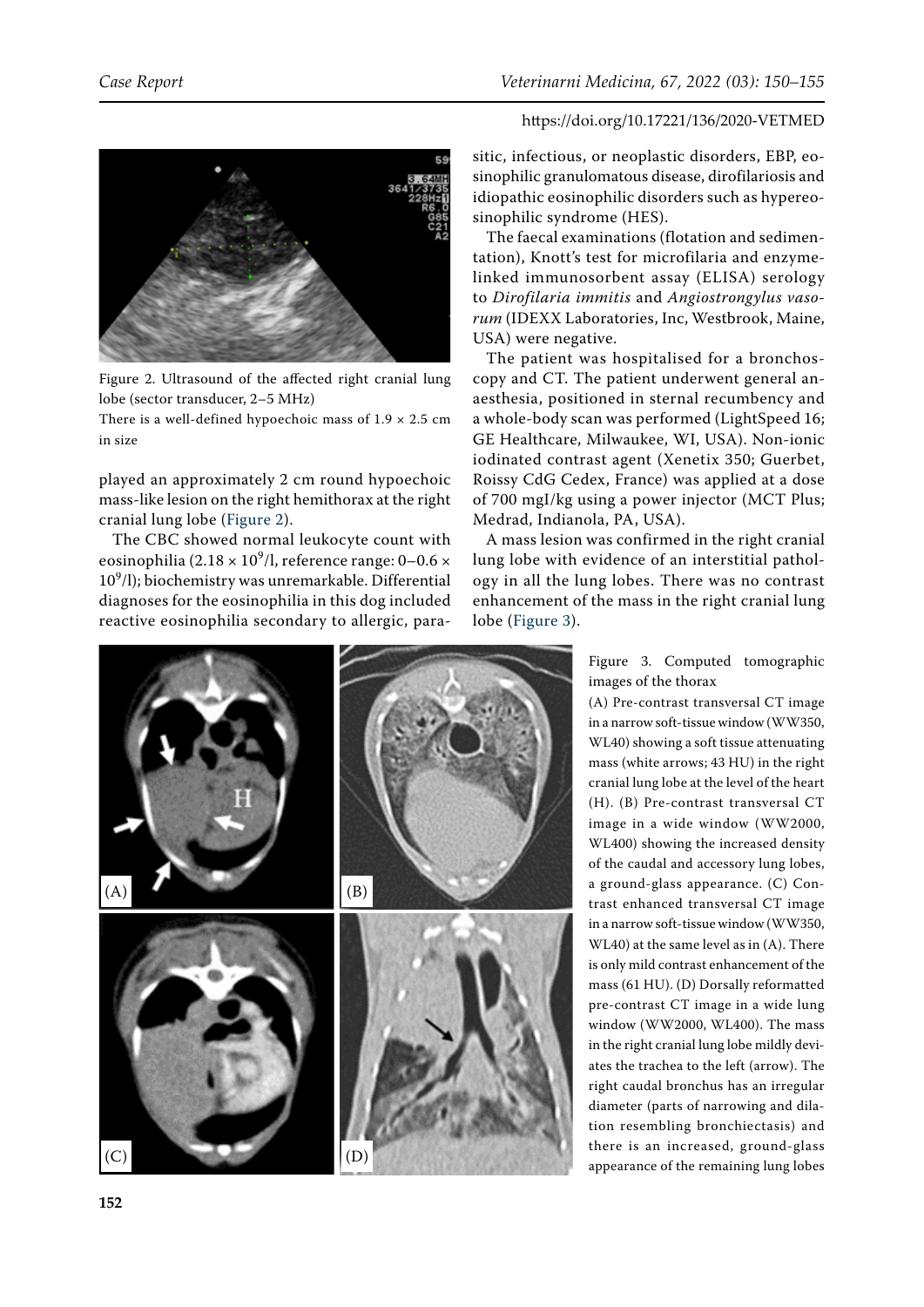A bronchoscopy also was performed in sternal recumbency with a flexible endoscope (Olympus bronchoscope BF-PE; Olympus, Tokyo, Japan). There was an intraluminal mass lesion in the right cranial lobar bronchus, mild presence of mucous secretion and a mild erythema in the distal trachea and in both mainstem bronchi (the right bronchus more affected than the left). Warmed sterile saline (2–3 ml/kg body weight) and air were injected through the biopsy channel into the airway for all left and right lobar bronchi. Further, an ultrasound-guided fine-needle aspirate of the mass was performed revealing a large presence of eosinophils. The cytological examination of the bronchial lavage specimens stained with a Wright Giemsa and a Gram stains showed an average of approximately 60% of eosinophils, macrophages 15%, lymphocytes 15% and neutrophils 10%. The ultrasound-guided fine-needle aspiration samples of the cranial right lung lobe showed 43% lymphocytes, 27% neutrophils, 18% eosinophils, 7% mastocytes and 2% plasmocytes. No infectious agents were identified on the cytological examination and subsequent quantitative bacterial and fungal culture. The above-mentioned changes suggested the presence of an eosinophilic granuloma.

Treatment with prednisolone (Prednicortone 1 mg/kg p.o., b.i.d.; LelyPharma B.V., Lelystad, The Netherlands), azathioprine (Imuran 2 mg/kg p.o., s.i.d.; Aspen Pharma Trading Limited, Dublin, Ireland) and famotidine (Famosan 0.5 mg/kg p.o., s.i.d.; Pro. Med Cs, Prague, Czech Republic) was initiated. The clinical signs started improving after two days of therapy. Within two months, the granuloma was no longer detectable by ultrasound or radiographs ([Figure 4](#page-3-0)). The repeated CBC were normal with the eosinophil counts  $0.25 \times 10^9$ /l. After eight months of therapy the residual radiographic abnormalities were minimal (mild bronchial pattern). All the medication was gradually tapered and stopped after nine months. Twelve months after diagnosis the patient came in for regular vaccinations (canine distemper virus CDV, infectious canine hepatitis CAV-1, canine parainfluenza CPiV, canine parvovirus CPV leptospirosis: *Leptospira canicola, L. grippotyphosa, L. icterohaemorrhagiae,* and *L. pomona*). Five minutes after the vaccination the dog started having facial angioedema, skin erythema and laboured respiration. The patient received oxygen therapy and a single dose of dexamethasone (Dexadreson 0.2 mg/kg i.m.; Intervet International B.V.. Boxmeer, The Nethrelands ) was administered.

<span id="page-3-0"></span>

Figure 4. Follow-up radiographs of the patient after eight months of treatment showing resolution of the mass and a mild bronchial pattern in the caudal lung lobes

After two hours, the clinical signs resolved. At the time of writing the manuscript, the dog remains disease-free for almost three years.

## **DISCUSSION**

Canine PEG is one important aetiology of interstitial lung diseases (ILD) in dogs and cats and is currently considered a rare disease, where the aetiology remains obscure with poor prognosis due to rapid relapses ([Reinero 2019\)](#page-5-0). Efforts to unify a classification that contemplates eosinophilic lung syndromes among other ILD have been made ([Johnson et al. 2019](#page-5-1); [Reinero 2019](#page-5-0)); the readers are encouraged to review the cited literature for a more comprehensive understanding. We reached a diagnosis after filling the criteria for PEG as described elsewhere ([Johnson et al. 2019;](#page-5-1) [Reinero 2019\)](#page-5-0), including the radiographic, ultrasound and CT detection of a lung mass, peripheral eosinophilia without leukocytosis in CBC, a higher number of nucleated cells and eosinophils in BAL fluid. Other findings reported for dogs with eosinophilic disease ([Johnson et al. 2019](#page-5-1)) such as mucous erythema and secretion in the airways, airway collapse and radiographic infiltrates and bronchiectasis were also diagnosed. However, not all dogs with PEG will show eosinophilia on CBC ([Sykes et al. 2001](#page-5-5); [Reinero 2019](#page-5-0)). Initial antibacterial therapy in this case may have helped to rule out a bacterial infection as a source of eosinophilia in spite of a history of possible infection-like signs like fever, inappetence, or dyspnoea. Also, a possible correlation with bacterial or fungal infections and parasitic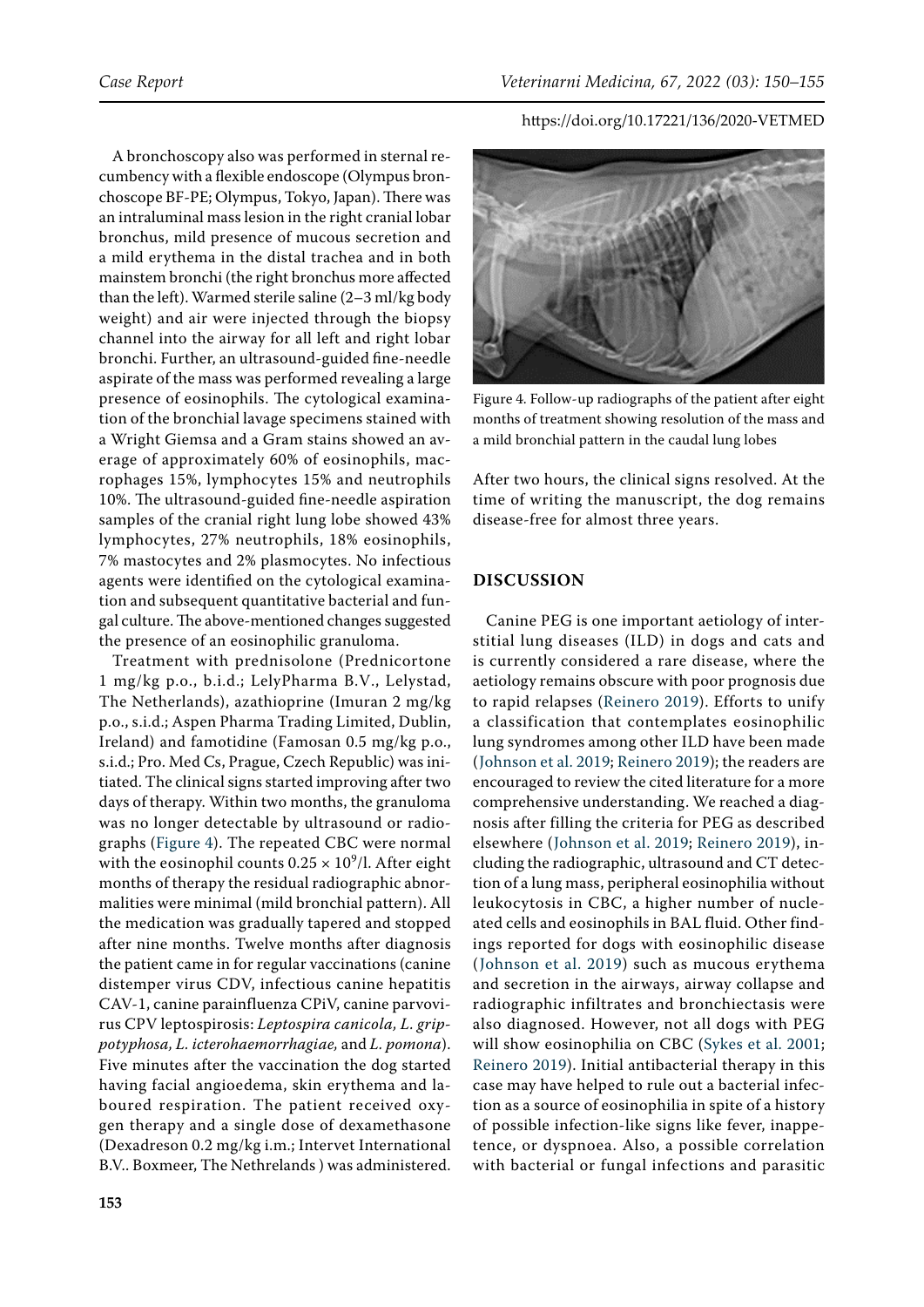infestations appears unlikely ([Katajavuori et al.](#page-5-7)  [2013\)](#page-5-7) due to the results of different tests.

The pathophysiology of EP is currently unclear; however, the literature suggests increases in cytokine responses from T-helper type 2 lymphocytes (predominantly IL-5, IL-10, and IL-13) and low IL-2 and IFN-g responses in type 1 cells ([Pornsuriyasak](#page-5-11)  [et al. 2014\)](#page-5-11). Besides there may be a connection among pulmonary eosinophilia and other systemic manifestations of allergic disease in human beings [\(Campos and Pereira 2009](#page-4-2)) and we hypothesise the same situation in our patient based on the literature reports ([Sykes et al. 2001](#page-5-5)). A very low number of human beings vaccinated against influenza have developed ILD and at least 50% of them had preexisting respiratory disorders ([Pornsuriyasak et al.](#page-5-11)  [2014\)](#page-5-11). Interestingly, some of the patients reported respiratory failure due to EP. It is possible that the PEG of our report may have been a possible manifestation of systemic immune process because the same dog had an anaphylactoid reaction to a normal vaccination after one year of PEG remission.

Thoracic radiographs in our patient demonstrated interstitial pattern and a large mass, which also has been reported in literature. Also, bronchial and alveolar pattern and bronchiectasis can be found in radiographs ([Johnson et al. 2019\)](#page-5-1) ([Figure 1](#page-1-0)). Other differential diagnoses for pulmonary nodules seen on radiographs would also be fungal diseases or a metastatic neoplasm ([DeNault 2000\)](#page-5-10) and for this reason, an ultrasound-guided lung biopsy and bronchoscopy with BAL were necessary to make a definitive diagnosis. For the same reasons, a CT scan was also performed showing a wider variety of CT features that have been previously described in PEG patients including nodular parenchymal lesions and bronchiectatic airways identified within the masses ([Katajavuori et al. 2013;](#page-5-7) [Reinero 2019\)](#page-5-0). The bronchoscopy findings were similar to those reported in a meta-analysis where all dogs with intraluminal bronchial masses were diagnosed with PEG ([Reinero 2019](#page-5-0)).

Other differential diagnoses for eosinophilic lung disease are acute or chronic allergic bronchitis, diffuse infiltrative neoplasm, mononuclear granulomatous disease such as systemic lupus erythematosus, infectious diseases like rickettsiosis, atypical bacterial, protozoal, fungal, parasitic, or secondary bacterial infection due to a foreign body ([Confer et al. 1983\)](#page-4-3), however, most of them were ruled out.

The mainstay of treatment of chronic EP is using glucocorticoids ([Waddle et al. 1992;](#page-5-9) [Reinero 2019\)](#page-5-0). Prednisone at 0.5 mg/kg to 2.2 mg/kg orally s.i.d. or b.i.d. over a three- to four-week period is usually adequate to control clinical manifestations of the granulomas and strikingly, spontaneous remission has been also reported ([Adamama-Moraitou](#page-4-1) [et al. 2015](#page-4-1)).

The excellent response to glucocorticoids in the dog reported herein is typical of human patients with chronic EP, where the thoracic radiographs resulted in normal readings within three to six weeks after initiation of therapy ([Waddle et al. 1992](#page-5-9)). Treatment may be continued for several months to over a year according to the clinical, haematological and imaging diagnostic findings. As PEG carries a more guarded prognosis than other eosinophilic lung syndromes ([Johnson et al. 2019](#page-5-1); [Reinero](#page-5-0) [2019](#page-5-0)) other immunosuppressive drugs may be used in combination with glucocorticoids ([Waddle et al.](#page-5-9) [1992](#page-5-9); [Katajavuori et al. 2013](#page-5-7)). This also allows the dosage of steroids to be minimised, which is a benefit. In this case, azathioprine was used to reduce the doses of prednisolone and prevent side effects ([Katajavuori et al. 2013\)](#page-5-7). Interestingly, inhaled steroids have not been very useful in controlling clinical signs associated with PEG ([Reinero 2019](#page-5-0)) so we did not elect to use that option. In contrast to previous reports and in accordance to our case (more than 55 months), prolonged survival has been documented in dogs with PEG ([Johnson et al. 2019\)](#page-5-1).

## **Conflict of interest**

The authors declare no conflict of interest.

### **REFERENCES**

- <span id="page-4-1"></span>Adamama-Moraitou KK, Soubasis N, Pardali D, Psalla D, Papazoglou LG, Prassinos NN, Anagnostou TL, Rallis TS. Recurrent intraluminal eosinophilic tracheal granuloma in a Siberian Husky. Vet Q. 2015 Jun;35(2):116-22.
- <span id="page-4-0"></span>Akuthota P, Weller PF. Eosinophilic pneumonias. Clin Microbiol Rev. 2012 Oct;25(4):649-60.
- <span id="page-4-2"></span>Campos LEM, Pereira LFF. Pulmonary eosinophilia. J Bras Pneumol. 2009 Jun;35(6):561-73.
- <span id="page-4-3"></span>Confer AW, Qualls CW Jr, MacWilliams PS, Root CR. Four cases of pulmonary nodular eosinophilic granulomatosis in dogs. Cornell Vet. 1983 Jan;73(1):41-51.